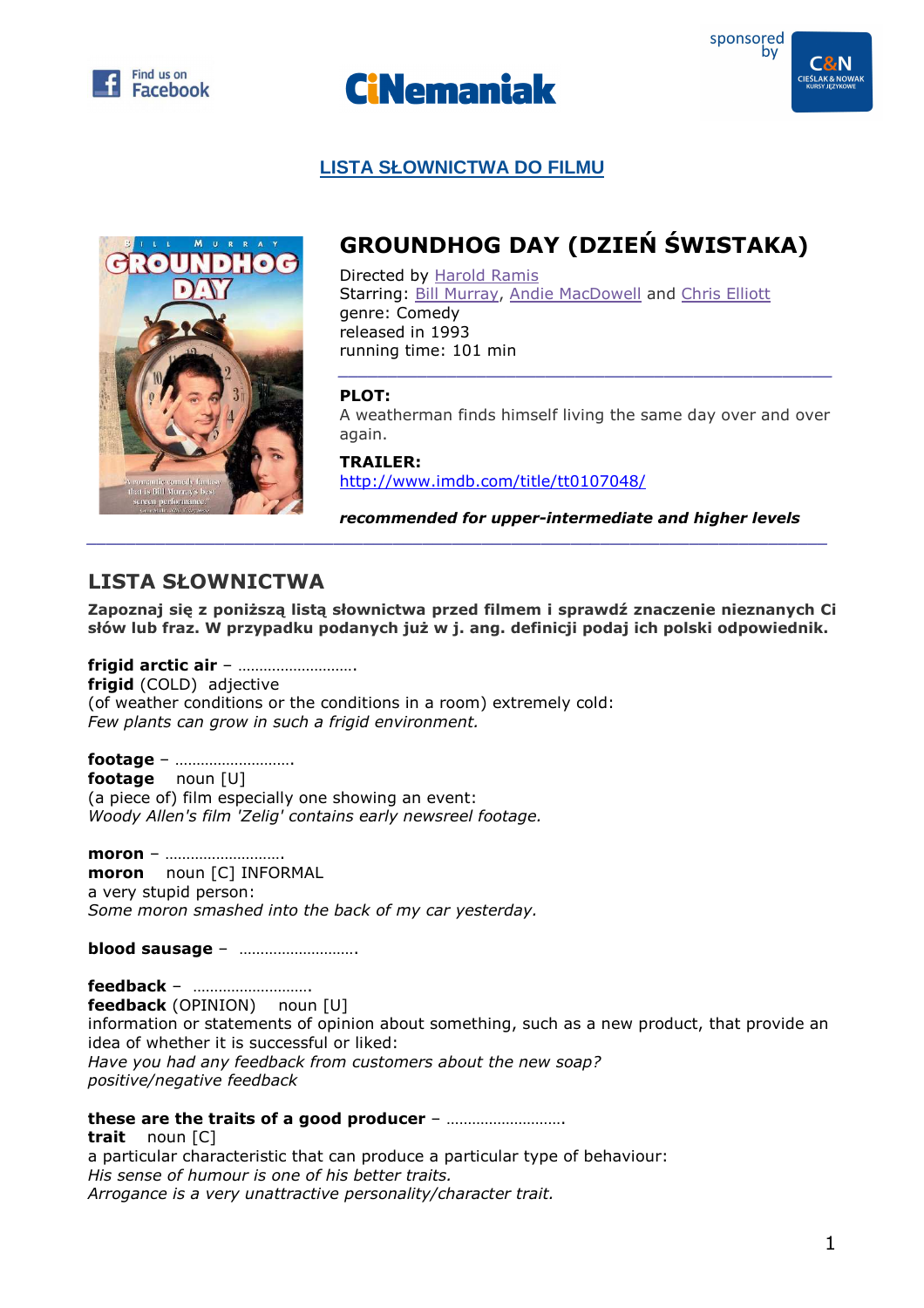





**booties** – ………………………. bootee, US ALSO bootie noun [C] a soft boot that is often made of wool

**hazardous travel** – ………………………. **hazardous** adjective - dangerous: *a hazardous journey/occupation* 

#### **blizzard** – ……………………….

**blizzard** noun [C] a severe snow storm with strong winds: *We once got stuck in a blizzard for six hours. In Sussex, blizzard conditions made the main roads almost impassable.* 

#### **chapped lips** – ……………………….

**chapped** adjective describes skin which is sore, rough and cracked, especially caused by cold weather: *chapped lips She'd been working outside all winter and her hands were red and chapped.* 

# **festivities** – ……………………….

**festivities** plural noun

the parties, meals and other social activities with which people celebrate a special occasion: *"Come in and join the festivities - what will you have to drink?"* 

#### **chit-chat** – ……………………….

**chit-chat** noun [U] INFORMAL informal conversation about unimportant matters: *"What did you talk about?" "Oh, just chit-chat."* 

#### **shingles** – ……………………….

**shingles** noun [U]

a disease caused by a virus that infects particular nerves and that produces a line or lines of painful red spots, especially around the waist

**belly button** – ………………………. **belly button** noun [C] INFORMAL OR CHILD'S WORD navel

**needlehead** – ……………………….

**leech** – ……………………….

**leech** noun [C]

1 a fat worm which lives in wet places and fastens itself onto the bodies of humans and animals to take their blood

2 DISAPPROVING a person who gives attention to someone over a long period in order to get their money or support

#### **they're all hicks** – ……………………….

**hick** noun [C] US INFORMAL DISAPPROVING

a person from the countryside who is considered to be stupid and lacking experience: a hick town  $(= a \text{ small town which is a long way from a city})$ 

#### **hamlet** – ……………………….

**hamlet** noun [C] a small village, usually without a church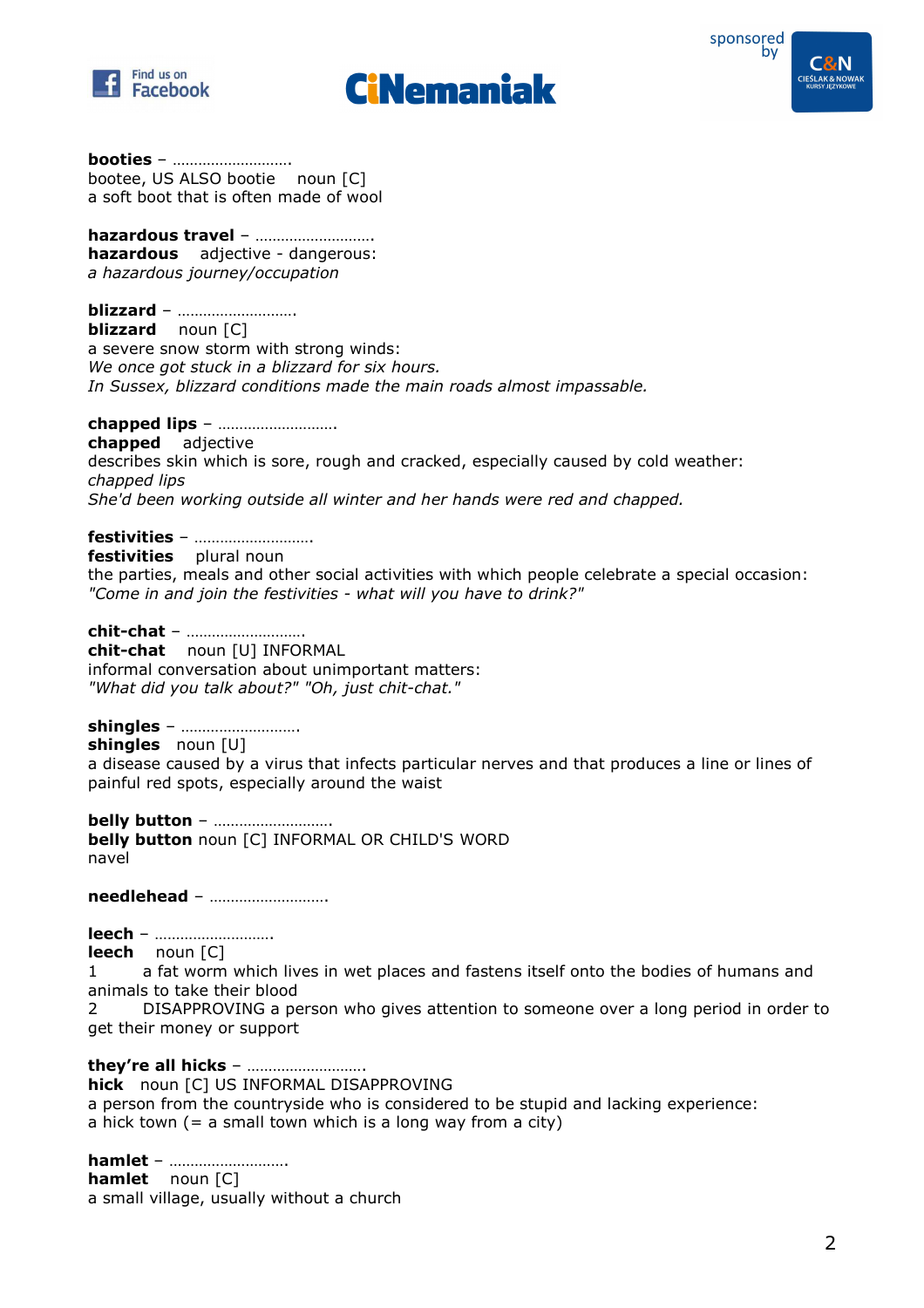





#### **weatherman** – ……………………….

**as legend has it** – ……………………….

**prominent upper teeth** – ………………………. **prominent** adjective sticking out from a surface: *She has a rather prominent chin/nose*.

**seer of seers** – ………………………. **seer** noun [C] LITERARY *a person who claims to be able to say what will happen in the future* 

**prognosticator** – ……………………….

**honk a horn** (in a car) – …………………………

**it's only a couple of flakes** – ……………………….

**long-distance lines are down** – ……………………….

**patch me through an airline** – ………………………. **patch** (CONNECT) SPECIALIZED to connect electronic or telephone equipment to a system

**don't mess with me pork chop** –……………………….

**porkie** UK HUMOROUS SLANG a lie: *Have you been telling porkies again?* 

**I'm sharp as a tack today** – ………………………. **tack** (NAIL) noun [C] a small sharp nail with a flat end

**dozy** – ………………………. **dozy** adjective 1 INFORMAL tired and wanting to sleep: *Drinking a beer at lunchtime makes me feel dozy all afternoon.* 

**I'm being serious** – ……………………….

**weird** – ………………………. **weird** adjective very strange and unusual, unexpected or not natural: *Her boyfriend's a bit weird but she's all right. That's weird - I thought I'd left my keys on the table but they're not there.* 

**this is a riot** – ………………………. **riot** noun OLD-FASHIONED INFORMAL a very amusing or entertaining occasion or person: *"How was the party?" "It was great - we had a riot." I met Mike's brother for the first time - he's a riot.* 

**sticky buns** (type of cakes) – ……………………….

**I'm relieving the same day over and over again** – ……………………….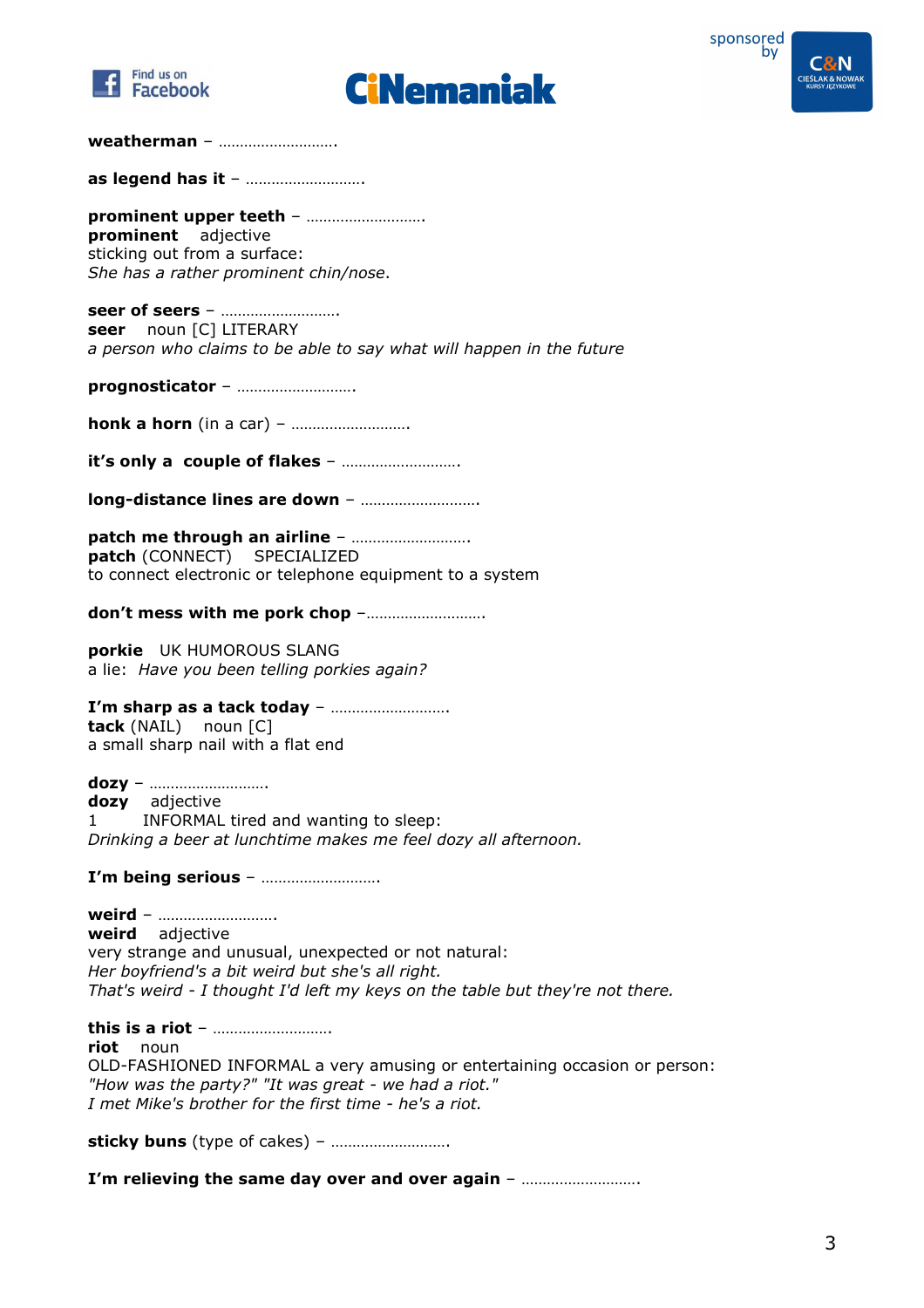





**I'm racking my brain** – ……………………….

**rack your brains**  to think very hard: *I've been racking my brains all day but I can't for the life of me remember her name.* 

**you should have your had examined** - ……………………….

**clots** – ………………………. clot (LUMP) noun [C] an almost solid lump: *He had a blood clot removed from his brain.* 

**lesions** – ………………………. **lesion** noun [C] SPECIALIZED an injury to a person's body or to an organ inside their body: *skin/brain lesions* 

**tumor** – ………………………. tumour UK, US tumor noun [C] a mass of diseased cells which might become a lump or cause illness: *They found a malignant tumour in her breast. a benign tumour a brain tumour* 

**that sums it up for me** – ……………………….

**flapjack** – ………………………. US a pancake  $(= a$  sweet thick cake eaten hot, usually for breakfast)

**hangover** – ………………………. hangover (ILLNESS) noun [C] a feeling of illness after drinking too much alcohol: *I had a terrible hangover the next morning.* 

**take it like a man** – ……………………….

**pull over now** (for example the police telling you to stop the car) – …………………………

**you are a man of advancing years** – ……………………….

**love handles** – ………………………. **love handles** plural noun HUMOROUS the layer of fat around the middle of a person's body

**floss** – ………………………. **dental floss** noun [U] a type of thread which is used for cleaning between the teeth

**wretch** – ………………………. (BAD PERSON) noun [C] INFORMAL OR HUMOROUS someone who is unpleasant or annoying: *Who's trampled on my flowers? I bet it was those two little wretches who live next door. You wretch! You promised you'd give me a lift.* 

**forfeit** – ………………………. verb [T]

to lose the right to do or have something because you have broken a rule: *These people have forfeited the right to live in society.*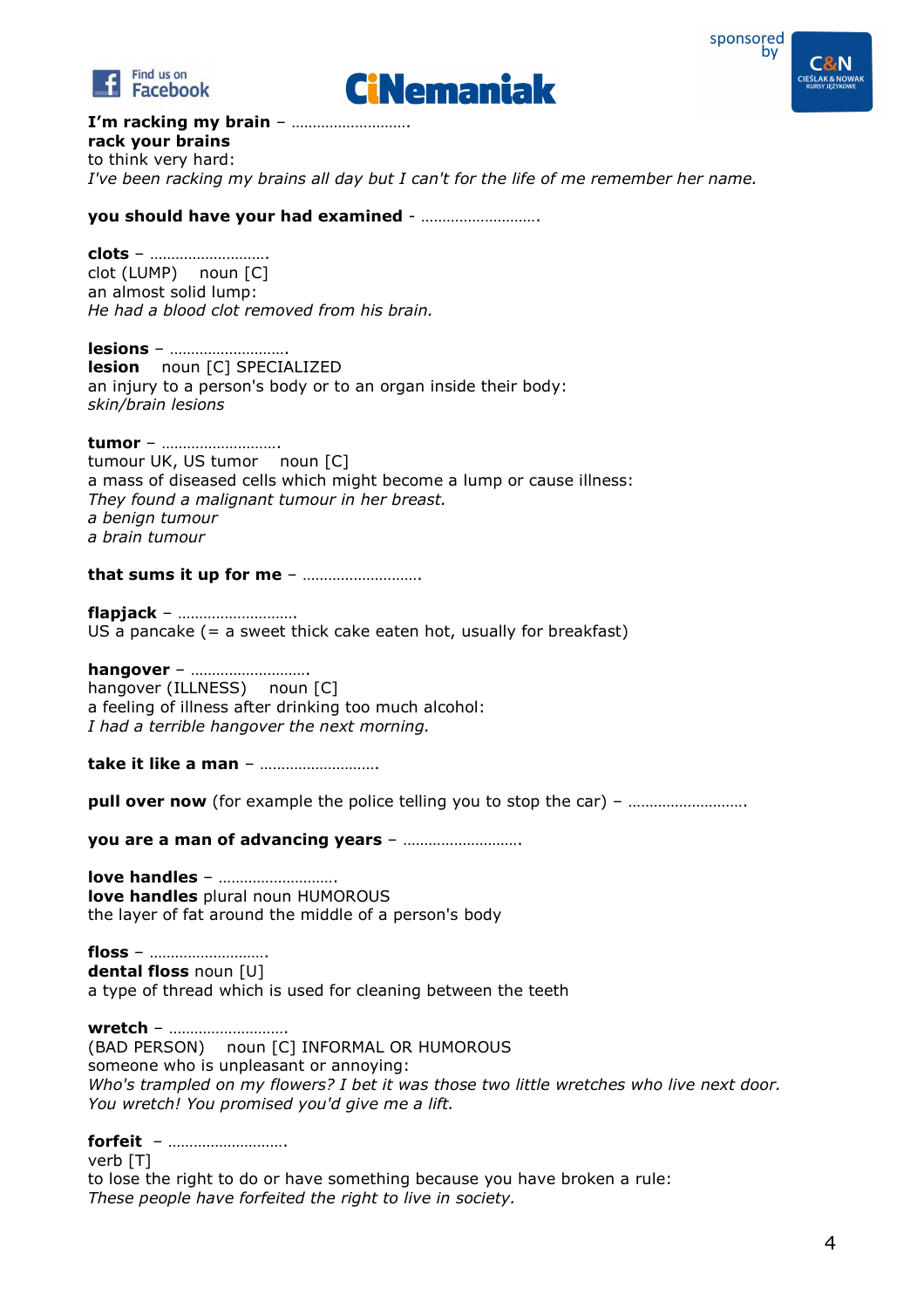





#### **doggie bag** – ……………………….

**I asked you to the prom** – ………………………. **prom** (PARTY) noun [C] US a formal party held for older students at the end of the school year, at which there is dancing: *Who are you taking to the Senior Prom?* 

**you look terrific** – ……………………….

**gust of wind** – ………………………. **gust** verb [I] to blow strongly: *Winds gusting to 50 mph brought down power cables.* 

**fix your bra** – ……………………….

**to die of a lung cancer** – ……………………….

**doughnut** (**donut** US)– ……………………….

**humble** – ……………………….

**supportive** – ……………………….

**courageous** – ……………………….

**poopy diapers** – ………………………. poop (EXCREMENT) noun [U] MAINLY US INFORMAL excrement, especially dogs' excrement on the ground in public places

**vermouth, rocks with a twist please** – ……………………….

**yuck** – ………………………. **yuck, yuk** exclamation INFORMAL an expression of disgust: *"Yuck, what a revolting smell!"* 

**go with the flow** – ……………………….

**assassin** – ………………………. **assassin** noun [C] someone who kills a famous or important person usually for political reasons or in exchange for money: *John Lennon's assassin was Mark Chapman. She hired an assassin to eliminate her rival.* 

**kick you right out** – ………………………. **do you like the way this evening is turning out** – ……………………….

**fudge** – ………………………. fudge (SWEET) noun [U] a soft sweet made from sugar, butter and milk

**foster kids** – ………………………. **foster** (TAKE CARE OF) verb [I or T] to take care of a child, usually for a limited time, without being the child's legal parent: *Would you consider fostering (a child)?*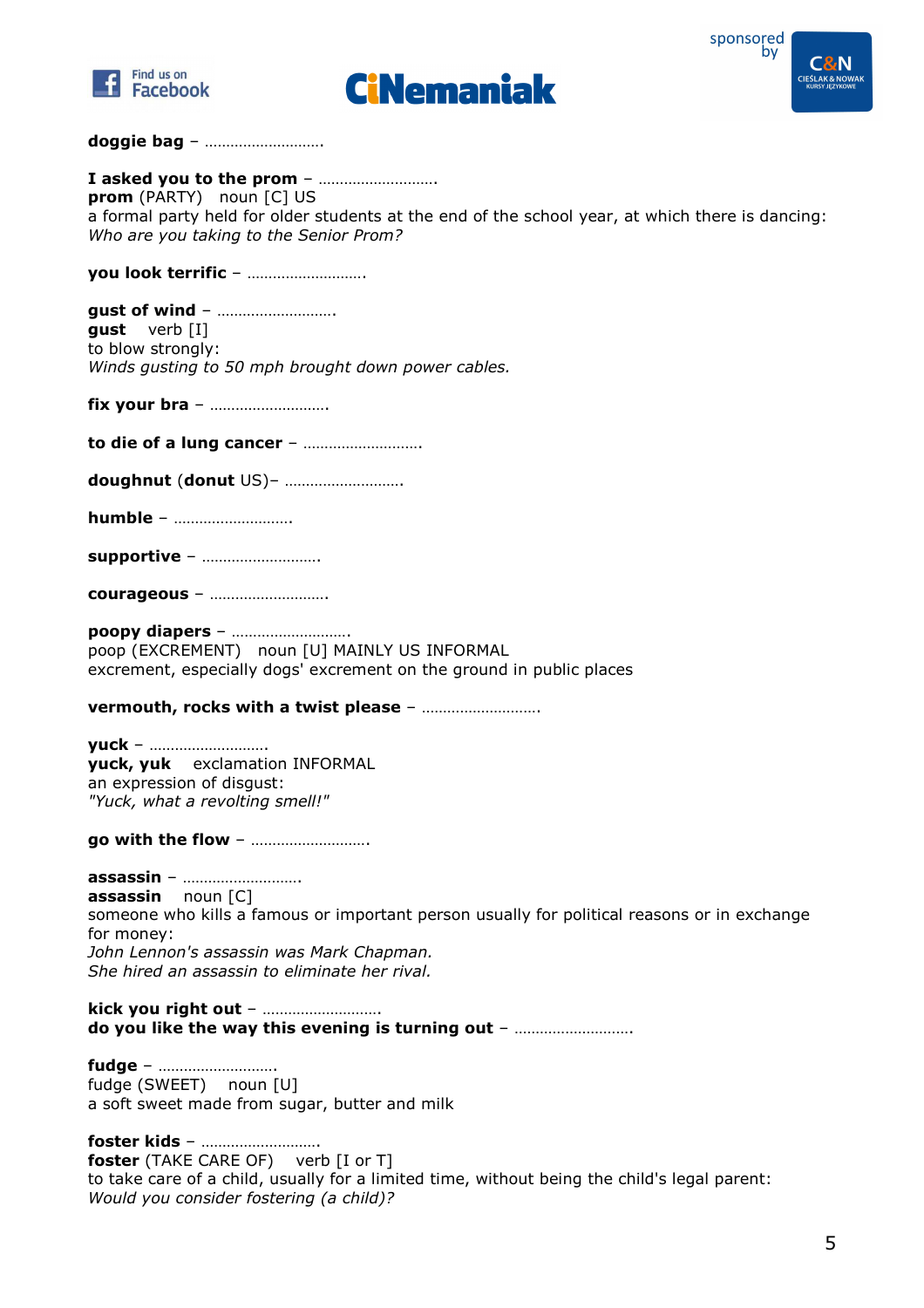





### **Did you have a rough night** – ……………………….

#### **pitiful** –……………………….

describes something that you consider is bad or not satisfactory or not enough: a pitiful state of affairs *The amount of time and money being spent on researching this disease is pitiful.* 

#### **guadrupled** – ……………………….

any animal that has four legs: Horses, lions and dogs are quadrupeds, but humans are bipeds.

**biped** noun [C] SPECIALIZED an animal that walks on two legs

**immortal** – ……………………….

**dent in a fender** – ……………………….

**omnipotent** – ……………………….

**boathouse** – ………………………. boathouse noun [C]

a small building beside a river or lake, and in which boats are kept

#### **jerk** – ……………………….

**jerk** (PERSON) a stupid person, usually a man: *You stupid jerk! You've just spilled beer all down my new shirt!* 

#### **pastry** – ……………………….

**pastry** noun

1 [U] a food made from a mixture of flour, fat and water, which is rolled flat and wrapped round or put over or under other foods and baked:

*Ann makes delicious pastry - you should try her apple pie.* 

2 [C] a type of sweet cake made of special pastry and usually containing something such as fruit or nuts:

*We were offered a selection of cakes and pastries with our tea.* 

**raspberry** – ……………………….

**let's go for it** – ……………………….

**slumber** – ………………………. sleep: *I fell into a gentle slumber.* 

**to ice sculpt** – ……………………….

**to pass away** – ……………………….

**this is a restricted area** – ……………………….

**bereft** – ………………………. **bereft** adjective [after verb] FORMAL lacking something or feeling great loss: *Alone now and almost penniless, he was bereft of hope.*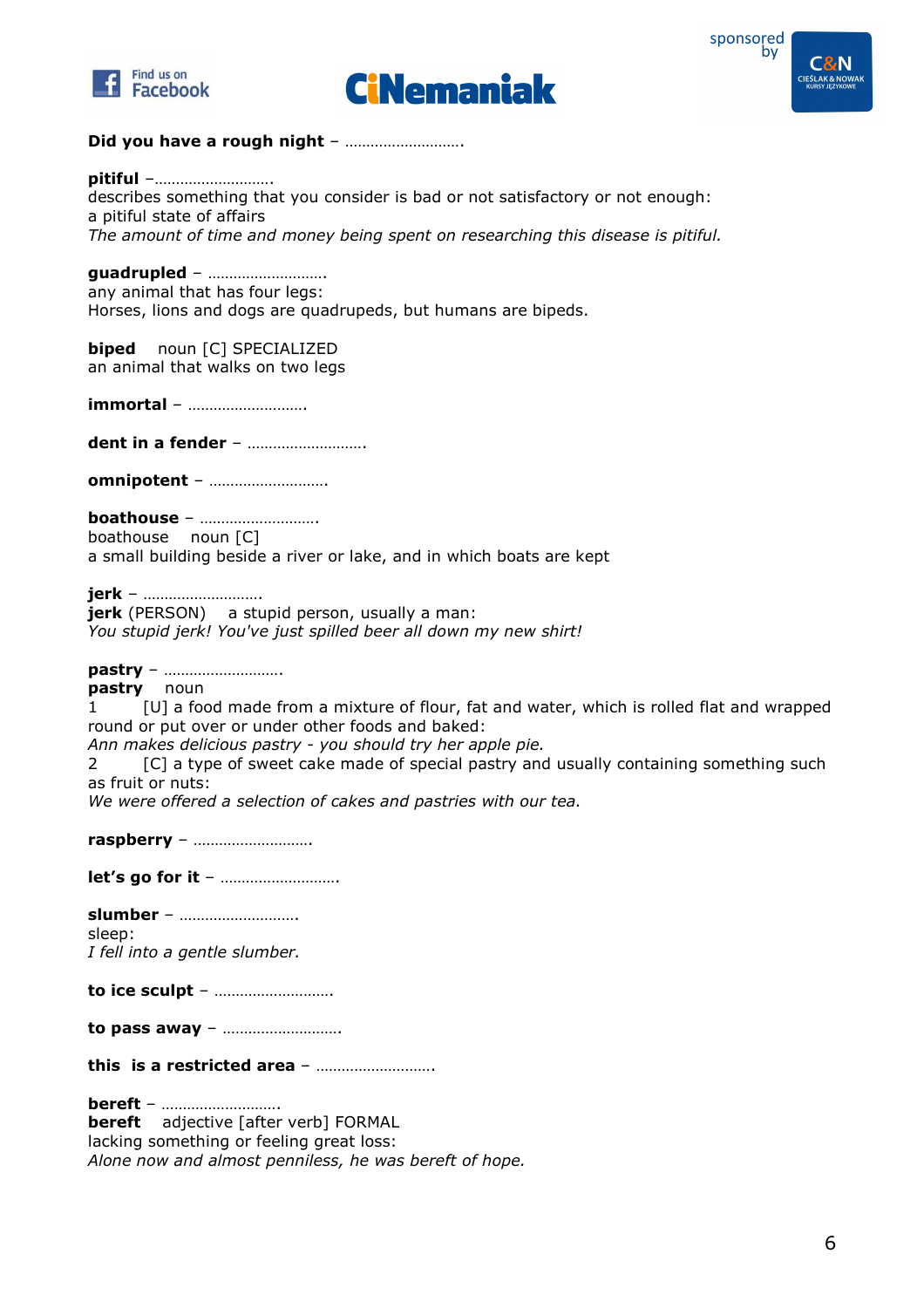







**lustrous** – ………………………. very shiny: *long lustrous hair* 

# **versatile** – ……………………….

**versatile** adjective APPROVING able to change easily from one activity to another or able to be used for many different purposes: *He's a very versatile young actor who's as happy in horror films as he is in TV comedies.* 

#### **errands** – ……………………….

**errand** noun [C] a short journey either to take a message or to deliver or collect something: *I'll meet you at six, I've got some errands to run first.* 

**errand boy** noun [C] OLD-FASHIONED a boy or young man employed by a shop or business to take messages, deliver goods, etc.

**you little brat –** ………………………. **brat** noun [C] INFORMAL DISAPPROVING a child, especially one who behaves badly: *She's behaving like a UK spoilt/US spoiled brat.* 

**chock** – ………………………. a block of wood that can be put under a wheel or a heavy object to prevent it from moving **chock-a-block** adjective [after verb] INFORMAL describes a place that is very full of people or things: *The streets were chock-a-block (with cars).* 

**he is a real find** – ……………………….

**he can help around the house** – ……………………….

**eligible bachelors** – ………………………. **eligible** adjective describes someone who is not married and is desirable as a marriage partner, especially because they are rich and attractive: *I can think of several eligible bachelors of my acquaintance.* 

**specimen** – ……………………….

specimen noun [C] something shown or examined as an example; a typical example: *He has a collection of rare insect specimens.* 

**bargain** – ……………………….

**collie** – ………………………. collie noun [C] any of several breeds of long-haired dog which are bred for controlling sheep